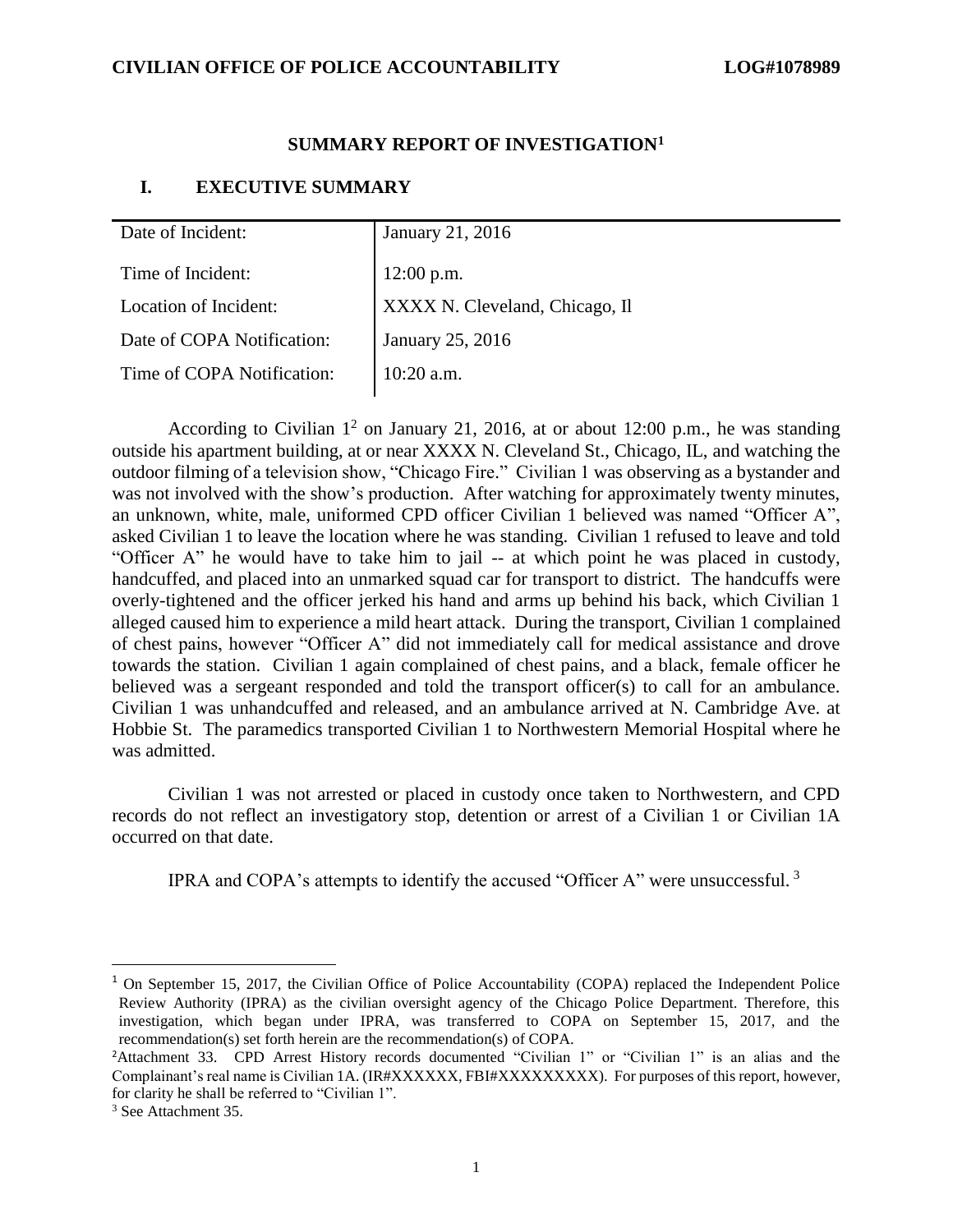## **II. INVOLVED PARTIES**

| Involved Officer #1: | Unknown Officer (), Star #Unknown, Employee ID<br>#Unknown, Date of Appointment: Unknown, Police<br>Officer, XXth District, DOB: Unknown, M, White.            |
|----------------------|----------------------------------------------------------------------------------------------------------------------------------------------------------------|
| Involved Officer #2: | Sergeant A, Star #XXXXX, Employee ID #XXXXXX,<br>Date of Appointment: XXXXXXX XX, 1988, Sergeant,<br>XX <sup>th</sup> District, DOB: XXXXX XX, 1958, F, Black. |
| Subject $#1$ :       | Complainant-Victim, Civilian 1 (a/k/a Civilian 1A), 58,<br>Black, XXXX N. Cleveland St., #X, Chicago, IL 606XX.                                                |

## **III. ALLEGATIONS**

| <b>Officer</b>    | <b>Allegation</b>                                                                                           | <b>Finding</b> |
|-------------------|-------------------------------------------------------------------------------------------------------------|----------------|
| Unknown Officer A | 1. Overly tightened Civilian 1's handcuffs<br>during his arrest, causing injury, in violation<br>of Rule 8. | Unfounded      |
|                   | Improperly arrested Civilian 1, in violation<br>2.<br>of Rule 1.                                            | Unfounded      |

## **IV. APPLICABLE RULES AND LAWS**

| Rules |
|-------|
|-------|

- **1. Rule 1:** Prohibits violation of any law or ordinance.
- **2. Rule 8:** Prohibits disrespect to or maltreatment of any person, while on or off duty.

**\_\_\_\_\_\_\_\_\_\_\_\_\_\_\_\_\_\_\_\_\_\_\_\_\_\_\_\_\_\_\_\_\_\_\_\_\_\_\_\_\_\_\_\_\_\_\_\_\_\_\_\_\_\_\_\_\_\_\_\_\_\_\_\_\_\_\_\_\_\_\_\_\_\_\_\_**

### Federal Laws

## 1. **The Fourth Amendment to the Constitution of the United States (U.S. Const. Amd. IV as incorporated by Ill. Const. Art. I, Sec. 6).p**

"The right of the people to be secure in their persons, houses, papers, and effects, against unreasonable searches and seizures, shall not be violated, and no Warrants shall issue, but upon probable cause, supported by Oath or affirmation, and particularly describing the place to be searched, and the persons or things to be seized."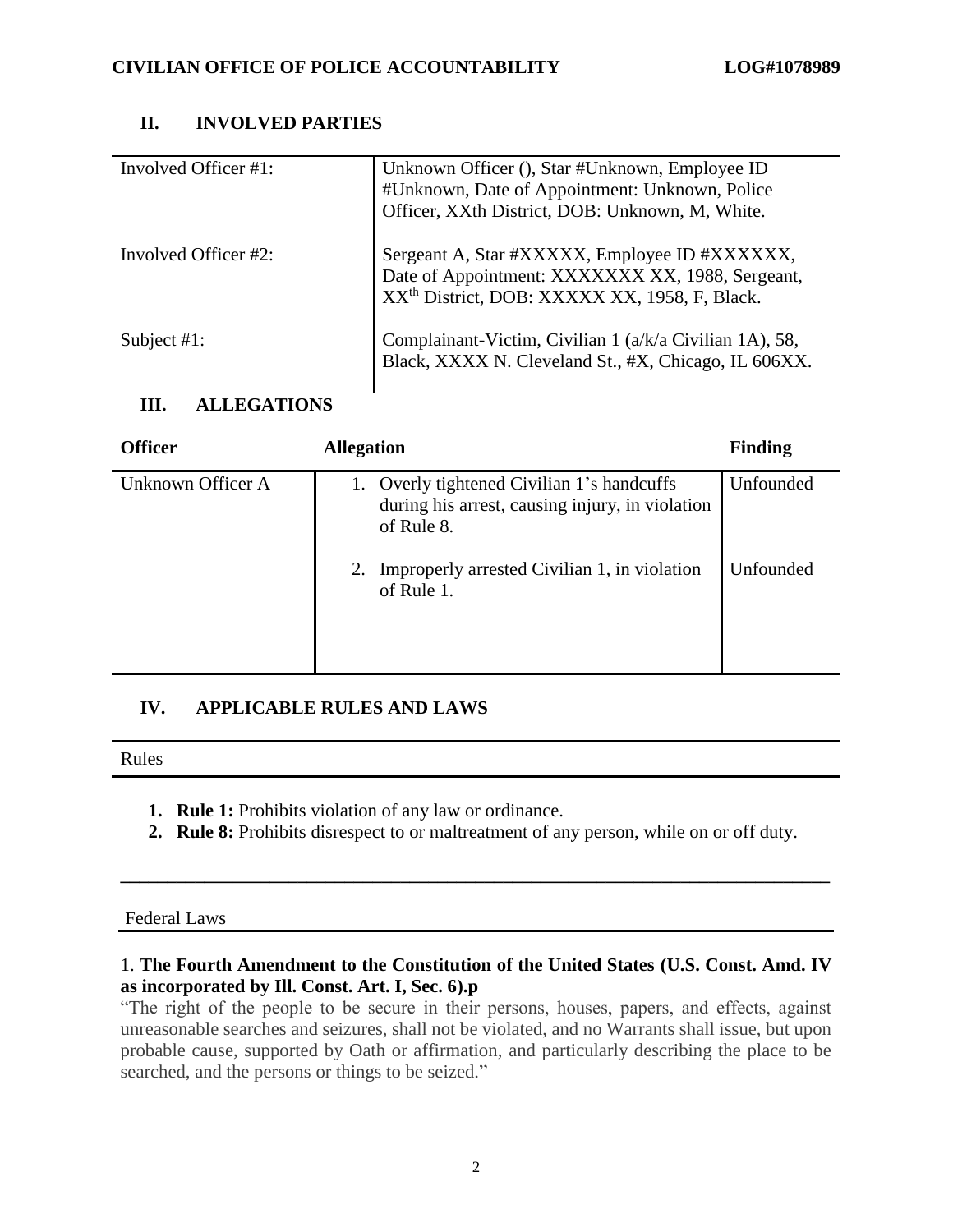### **V. INVESTIGATION**

COPA conducted a thorough and complete investigation. The following is a summary of the material evidence gathered and relied upon in our analysis.

#### **a. Interviews**

#### **1. Complainant-Victim Civilian 1**

In an interview with IPRA on January 25, 2016, <sup>4</sup> **Complainant-Victim Civilian 1** stated that on the date and time alleged, he was stopped by uniformed CPD officers while he was standing outside his apartment building, minding his own business and watching a film crew shoot a "Chicago Fire" TV show episode in the vicinity of XXXX N. Cleveland St., near the intersection of Cambridge and Hobbie.

Civilian 1, who is black, related that after watching the filming for about twenty-minutes, a white, male, uniformed officer named "Officer A" 5 asked him to leave, but did not ask white bystanders to also leave the area. He believed he was told to move because of his race. Civilian 1 said he refused to leave the area, and that the officer then told him he was under arrest. The officer handcuffed and lead Civilian 1 to a CPD squad car for transport. Civilian 1 said "Officer A" overly-tightened the handcuffs and yanked his hand and both arms upward behind his back, before placing him in a squad car for transport.

En route to the station, Civilian 1 told the officers that he was having chest pains. The officers, however, continued driving to the XX<sup>th</sup> District. "Officer A" asked Civilian 1 if he wanted to go home, and he replied no, that his car was located back where he watched the TV show filming. Civilian 1 continued to complain of chest pains and "Officer A" called his sergeant. A black, female sergeant arrived and told "Officer A" that Civilian 1 needed an ambulance. An ambulance was then called and arrived, and the paramedic took the handcuffs off Civilian 1, and walked him into the ambulance. The ambulance drove Civilian 1 to Hospital 1. Civilian 1 related he was treated at the hospital and told he had a mild heart attack. He blamed stress caused by the arrest by "Officer A" as causing his heart attack. He was released home the next day, on January 22, 2016.

#### **b. Documentary Evidence**

The **CLEAR Data Warehouse Personnel Check and Liaison Unit Assignment Roster**  showed that on January 21, 2016, "Chicago Fire" season 4 was scheduled to be filmed at the location at issue. Officer B and Sergeant A were the only white male officer, and black female sergeant, respectively, assigned to that area. Sergeant A was assigned to Beat XXXX.<sup>6</sup>

The **OEMC Event Query and Unit Query** showed that Beat XXXX on-viewed an incident and called for an ambulance to respond at a Level 1 priority.<sup>7</sup>

 $\overline{a}$ 

<sup>4</sup> Attachment 5

<sup>&</sup>lt;sup>5</sup> A search of personnel working in the vicinity of the television filming locations showed no "Officer A" on duty.

<sup>6</sup> Attachment 26

<sup>7</sup> Attachment 25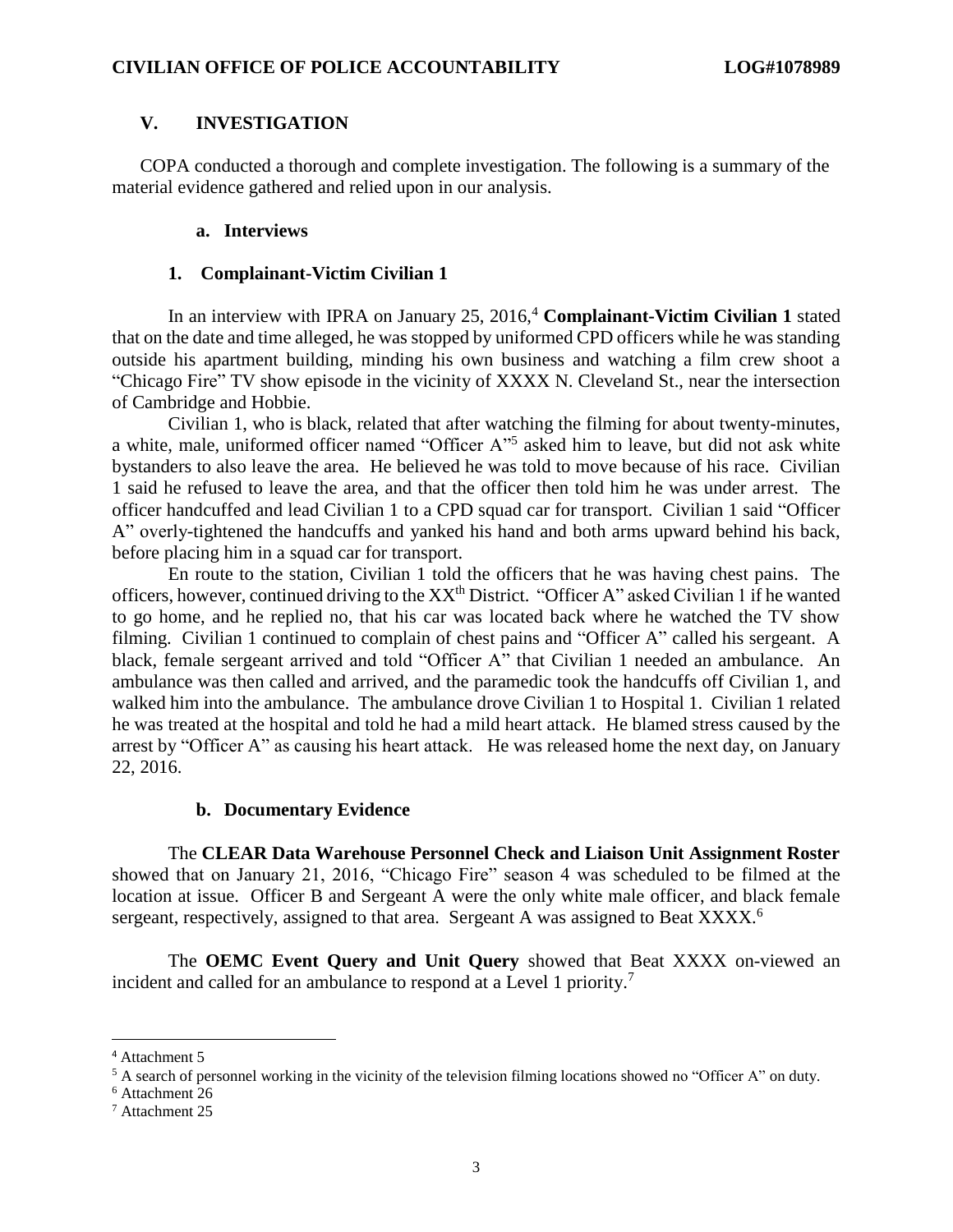The **City of Chicago Fire Department Ambulance Report** documented that CFD Ambulance #XX responded to XXXX W. Division St. at XXXX N. Cleveland Ave, on January 21, 2016 and arrived at approximately 12:26 p.m., for a victim with chest pain. Upon arrival, the patient, Civilian 1, was found in the care of CFD Engine Truck #3 alert and oriented and complaining of chest pain. The report documented that Mr. Civilian 1 told paramedics that his chest pain first began earlier in the morning when he was watching television. Mr. Civilian 1 told paramedics his pain had since subsided. He walked into the ambulance and was taken to Northwestern Memorial Hospital.<sup>8</sup>

**Sergeant A submitted a witness report to IPRA** detailing her recollections of the incident. Sergeant A stated that on January 21, 2016, she was assigned to the movie detail for the "Chicago Fire" filming at Cambridge and Hobbie. She said she had no recollection of Civilian 1 or why he would be told to leave the filming location. Sergeant A did not provide any information of evidentiary value regarding the incident.<sup>9</sup>

#### c. **Physical Evidence**

#### **1. Medical Records**

Relevant medical records were obtained from Hospital 1, as well as ambulance records from the Chicago Fire Department.<sup>10</sup> Ambulance records documented that at 12:56 p.m. on January 21, 2016, paramedics arrived at XXXX W. Division St., and that Civilian 1 walked into the ambulance.<sup>11</sup> Civilian 1 told paramedics he had pain: "starting in the morning when he was watching TV [...] it came up from his leg to his chest and to his back. Pt. says he is pain free now." No mention was made of wrist injuries or any involvement or abuse by police. The ambulance arrived at Hospital 1 at 1:13 p.m. $^{12}$ 

The Hospital 1 records documented Civilian 1 had a complicated pertinent medical history, including significant coronary artery disease (with prior angioplasty and placement of three coronary stents in 2005, and two additional placed in 2012), a pulmonary embolism in 2014, prostate cancer, poorly controlled diabetes, poorly controlled hypertension, heavy smoking (>10/day) and past pertinent history of alcohol and cocaine use.

Intake records were conflicting: An ER triage note entered at 2:39 p.m. documented Civilian 1 told staff: "States at 7 a.m. he had a pain in the L leg. Hours later his chest started hurting. States the chest pain comes and goes every hour. [Alert and Oriented] x 3. Denies injury."<sup>13</sup> At 4:50 p.m., however, Civilian 1 reported that: "[…] his chest pain started after an altercation with a movie crew who was filming near his home."<sup>14</sup> Cardiac enzymes/troponin test results were normal, however, and EKGs were stable from baseline, indicating an in-progress heart attack was likely *not* occurring.

A January 22, 2016 inpatient cardiology progress note documented that Civilian 1 complained of one brief episode of chest pain that morning with no further symptoms, and that myocardial

 $\overline{\phantom{a}}$ 

<sup>8</sup> Attachment 22

<sup>9</sup> Attachment 29

<sup>&</sup>lt;sup>10</sup> Attachments 22, 24

<sup>&</sup>lt;sup>11</sup> Attachment 22

<sup>12</sup> Id.

<sup>13</sup> Attachment 24, See pg. 14 Assessment, Nurse 1, 2:33 p.m., 1-21-16.

<sup>14</sup> Id. Pg. 14, Assessment, Nurse 2, 4:48 p.m., 1-21-16.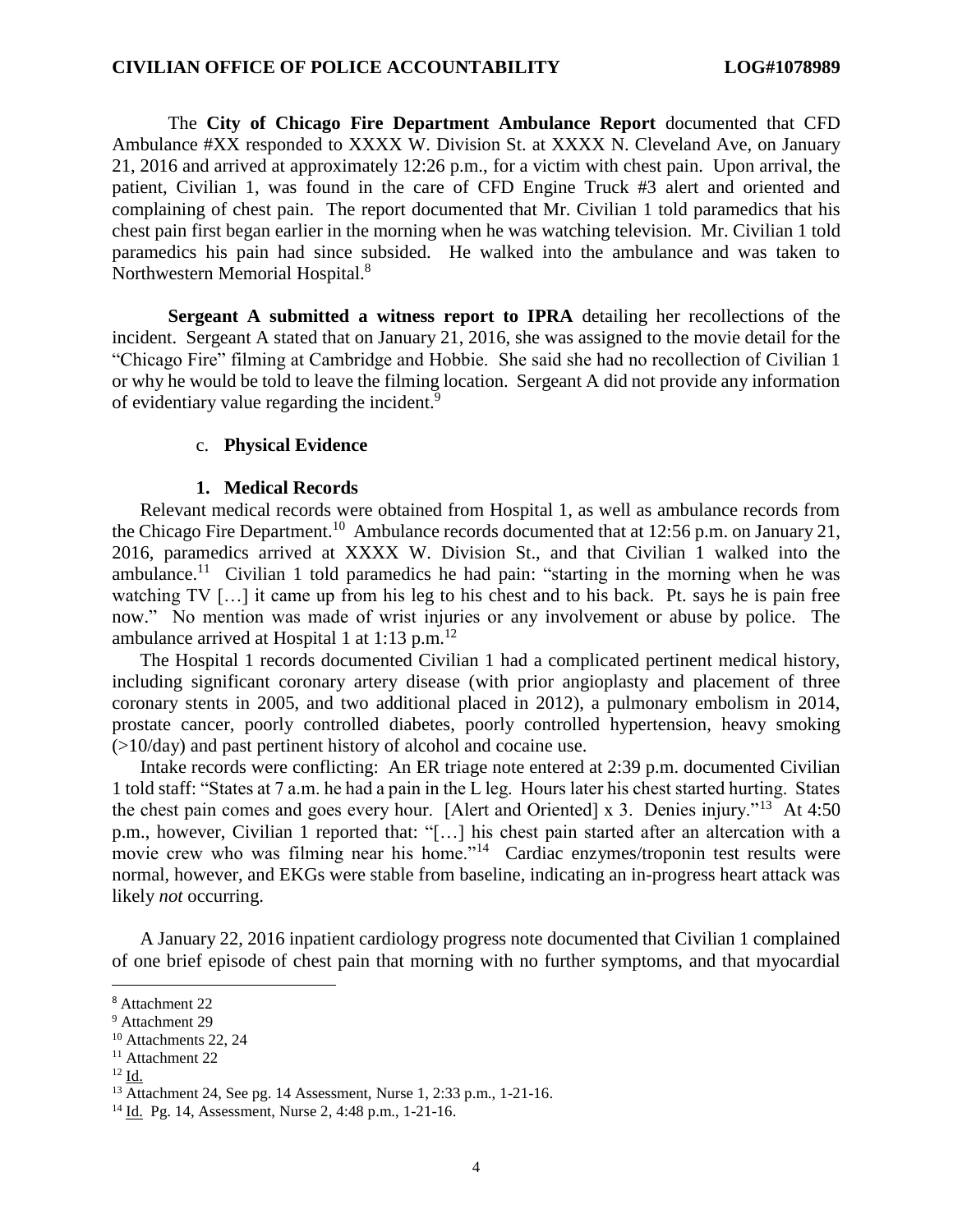perfusion imaging testing indicated a new inferior myocardial infarction, not present on his last cardiac scan(s), with no reversible ischemia.<sup>15</sup>. Additional cardiology notes documented Civilian 1 complained of "chest pain and arm pain after physical altercation."<sup>16</sup> Subsequent history notes by cardiologist Doctor 1, however, documented that Civilian 1: "[was] a poor historian and very confrontational/guarded regarding his history. Pt. is reluctant to give history and does not remember many details, often insisting that 'it's in the chart' instead of answering questions, forthright. In regard to pain, he noted left medial pain upon waking up this morning that 'shot up to his left chest.' Describes the pain as intermittent, dull and sharp, without radiation to his back. No association with any movement. […] His chest pain, however, has been intermittent, not only associated with this episodic leg pain, but reports frequent chest pain at rest over the course of the past month. Per patient he was advised to stop his meds including asa/Plavix and Coumadin, although prior admission/discharge notes all report that he was discharged with strict instructions to continue Coumadin and asa/81[...]."<sup>17</sup>

## **VI. ANALYSIS**

### **1. Unknown Officer**

COPA recommends a finding of UNFOUNDED for **Allegation #1** that on January 21, 2016 at approximately 12:00 p.m., in the vicinity of Cambridge Ave. and Hobbie St., an **Unknown Officer** applied overly-tight handcuffs to Civilian 1, causing injur(ies), in violation of Rule 8, "Disrespect/maltreatment of any person while on or off duty."

The objective evidence and statements by Civilian 1 contradict the allegation, or, at best, do not support the claim by a preponderance of evidence. The dissonance between the two markedly undermines the credibility of Civilian 1's claims. Civilian 1 complained to IPRA that his wrists were injured by an "Officer A" applying overtight handcuffs and jerking his arms upward, and that the stress of the encounter then triggered a heart attack – an assertion subsequently, completely contradicted by the CFD Ambulance and Hospital 1 records.

For COPA's purposes, the preponderance of objective evidence in this case showed that even if Civilian 1 was handcuffed by *any* CPD officers as alleged, the actions did not injure his wrists or arms or directly and proximately cause Civilian 1 to have a heart attack on January 21 or 22, 2016. Notably, Civilian 1 first complained of severe leg pain later radiating into the chest beginning the early morning of the incident, before any alleged interaction with CPD. Regarding evidence of wrist injury, the hospital and ambulance records lacked any complaints or observation of visible wrist trauma or injury. The medical records likewise omit any mention of CPD involvement. The numerous foregoing material omissions and inconsistencies, coupled with Sergeant A's witness report to IPRA, and the outright lack of objective evidence showing Civilian 1 was ever detained or arrested by CPD, further undermines Civilian 1's credibility. The fact Civilian 1 did not report to treaters on January 21, 2016 that his chest pains started after he was detained or injured by CPD, further diminishes his credibility. That the ER triage note he had pain

 $\overline{\phantom{a}}$ 

<sup>15</sup> Id. Pg. 21, Addended cardiology progress note, Doctor 1, 6:00 p.m. 1-22-16

<sup>16</sup> Id. Pg. 36, Addended cardiology clinical notes, Doctor 1, 5:58 p.m. 1-22-16.

 $17 \underline{Id}$ .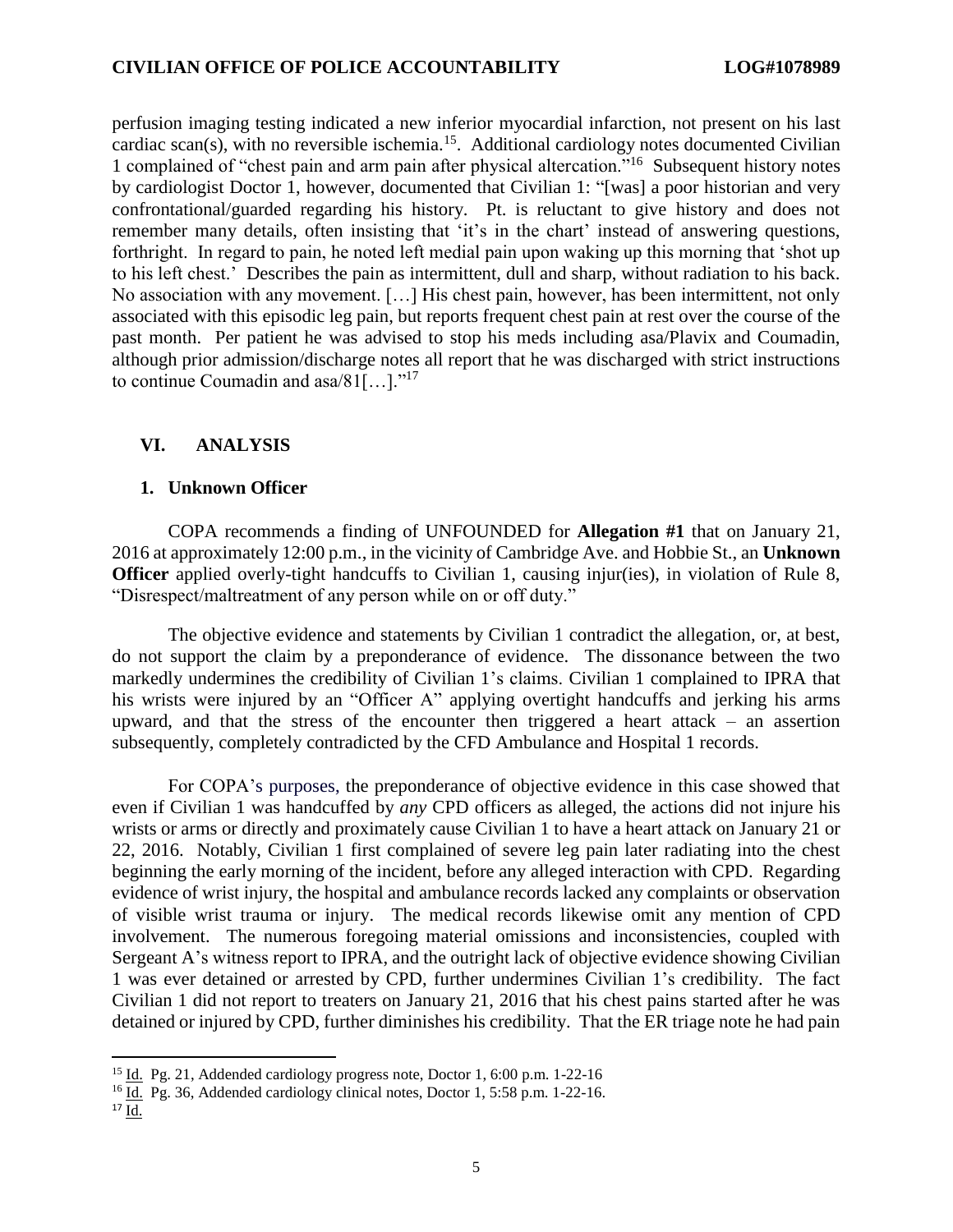## **CIVILIAN OFFICE OF POLICE ACCOUNTABILITY LOG#1078989**

after an altercation with a film crew – not mentioning CPD *–* even further diminishes the credibility of his accounts.

As such, coupled with the foregoing serious lack of credibility of his accounts of the incident, there is, at minimum, insufficient objective poof needed to sustain Civilian 1's allegation, warranting a finding of Unfounded.

COPA recommends a finding of UNFOUNDED for **Allegation #2** that an **Unknown Officer** improperly arrested Civilian 1, in violation of Rule #1, "Violation of any rule or ordinance," for the multiple reasons set forth above. The totality of evidence does not support, by a preponderance, Civilian 1 was ever forcibly detained during an investigatory stop or arrested by CPD on the date alleged, and thus, cannot support the allegation. A finding of Unfounded is thus warranted.

## **VII. CONCLUSION**

Based on the analysis set forth above, COPA makes the following findings:

| <b>Officer</b>  | <b>Allegation</b>                                                                                           | <b>Finding</b> |
|-----------------|-------------------------------------------------------------------------------------------------------------|----------------|
| Unknown Officer | 1. Overly tightened Civilian 1's handcuffs<br>during his arrest, causing injury, in violation<br>of Rule 8. | Unfounded      |
|                 | 2. Improperly arrested Civilian 1, in violation<br>of Rule 1.                                               | Unfounded      |
|                 |                                                                                                             |                |

Approved:

*Deputy Chief Administrator 1 – Chief Investigator 1* Date

## **Appendix A**

\_\_\_\_\_\_\_\_\_\_\_\_\_\_\_\_\_\_\_\_\_\_\_\_\_\_\_\_\_\_\_\_\_\_ \_\_\_\_\_\_\_\_\_\_\_\_\_\_\_\_\_\_\_\_\_\_\_\_\_\_\_\_\_\_\_\_\_\_

### Assigned Investigative Staff